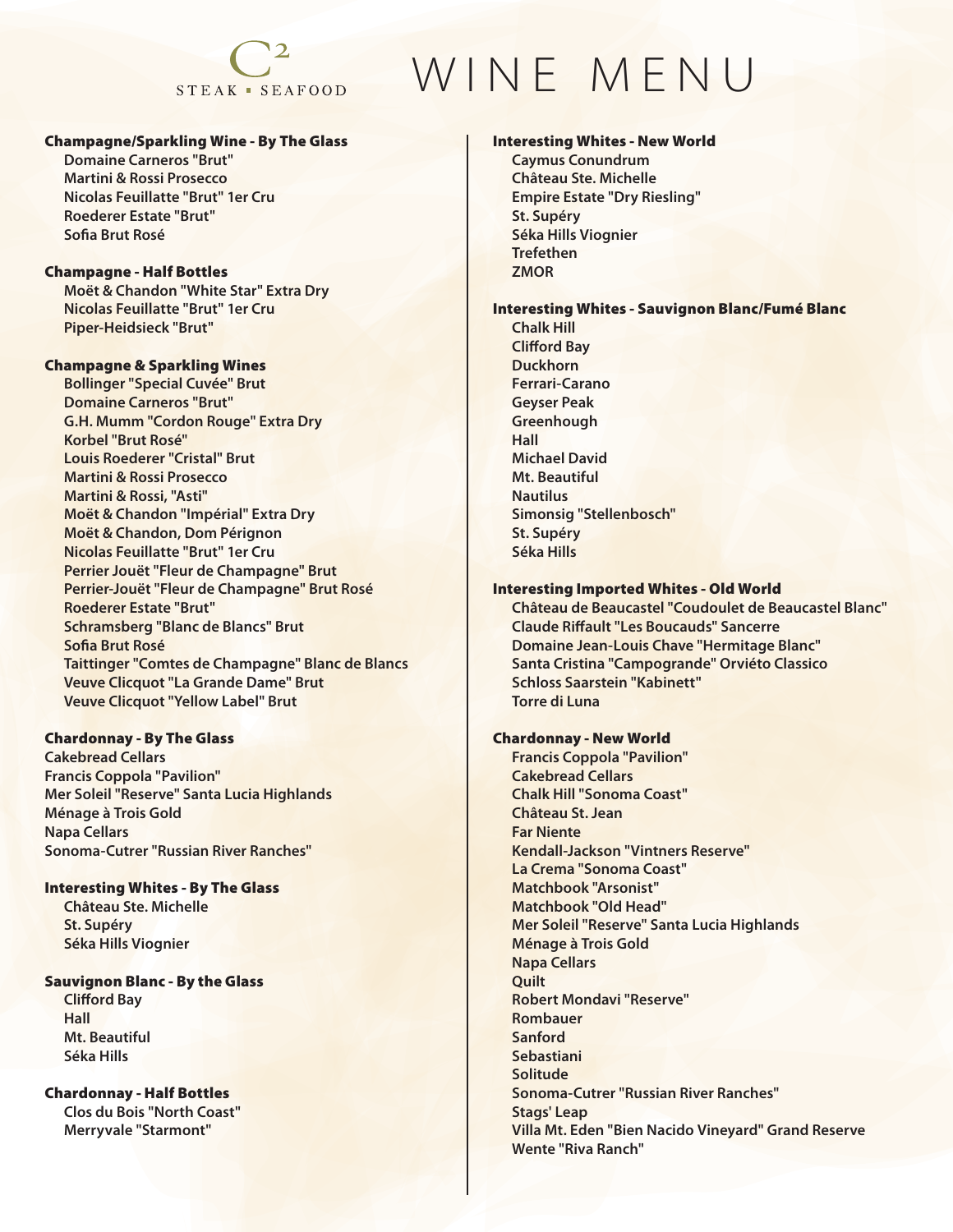Chardonnay - Old World  **Joseph Drouhin "Chassagne-Montrachet" Marquis de Laguiche Louis Jadot "Corton-Charlemagne" Grand Cru William Fevre "Chablis Grand Cru" Valmur** 

Interesting Rosé - By The Glass  **Sutter Home "White Zinfandel "**

Interesting Whites - Blush/Rosé  **Kenwood "Yulupa White Zinfandel" Sutter Home "White Zinfandel"** 

#### Cabernet Sauvignon - By The Glass

 **Don Sebastiani & Sons "B Side" Freakshow, Michael David Raymond "Reserve Selection" Roth** 

#### Merlot - By The Glass

 **Emmolo Markham St. Francis** 

Pinot Noir - By The Glass

 **Acacia Francis Coppola "Diamond Collection Silver Label" Joel Gott "Santa Barbara County" Pahlmeyer "Jayson"** 

#### Zinfandel - By The Glass

 **Francis Coppola "Director's Cut" Michael David "7 Deadly Zins Old Vine" Venge "Scouts Honor"**

## Interesting Reds - By The Glass

 **Shatter Séka Hills "Tuluk'a" Taken** 

Cabernet Sauvignon - Half Bottles  **Carter Cellars, "Beckstoffer To Kalon Vineyard" Merryvale "Starmont"** 

Meritage - Half Bottles  **Quintessa "Red"** 

## Merlot - Half Bottles

 **Clos du Bois Francis Coppola "Diamond Collection"** 

#### Pinot Noir - Half Bottles

 **Robert Sinskey Vineyards**

#### Pinot Noir - New World

 **Acacia Archery Summit "Premier Cuvée" Bee's Box Pinot Noir Belle Glos "Clark & Telephone Vineyard" Belle Glos "Dairyman" Boen Cambria "Julia's Vineyard" Chalk Hill "Sonoma Coast" Clos du Bois "North Coast" Copain "Hacienda Secoya" David Bruce De Loach Domaine Carneros Fiddlehead "Oldsville Reserve" Francis Coppola "Diamond Collection Silver Label" Goldeneye Joel Gott "Santa Barbara County" Kendall-Jackson "Vintner's Reserve" King Estate "Signature Collection" La Crema "Sonoma Coast" Martinus Estate Mt. Beautiful Pahlmeyer "Jayson" Paul Hobbs "Russian River Valley" Ponzi "Reserve" Ramsay Robert Mondavi "Reserve" Robert Sinskey Vineyards Saintsbury Samsara "Ampelos Vineyard" Sanctuary "Bien Nacido Vineyard"** 

#### Pinot Noir - Old World

 **Domaine Faiveley "Chambertin Clos de Bèze" Grand Cru Domaine Joseph Roty "Marsannay"** 

#### Syrah/Sirah/Shiraz - New World

 **Black Opal Henschke "Hill of Grace" Michael David "Petite Petit" Molly Dooker "Carnival of Love" Penfolds "Grange Hermitage" Rosemount "Balmoral" Stags' Leap Veritas "Hanisch" Wolf Blass "President's Selection" d'Arenberg "The Dead Arm"**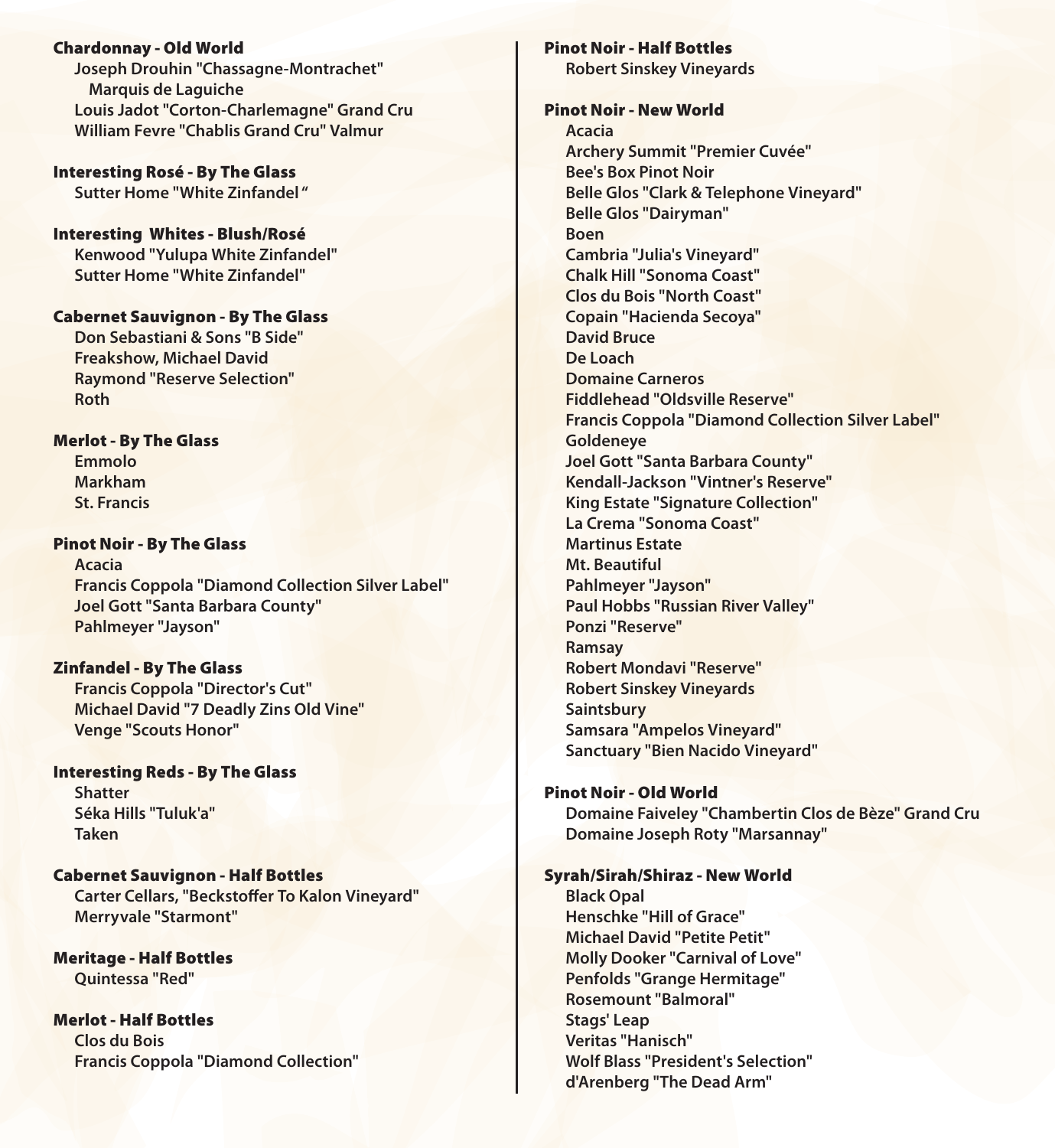Syrah - Old World  **E. Guigal "Château d'Ampuis" Paul Jaboulet Aîné "La Chapelle" Hermitage Rene Rostaing "Côte Blonde"** 

#### Zinfandel - New World

 **Amapola Creek "Monte Rosso Vineyard" Carol Shelton "Wild Thing" Cline "Ancient Vines" Michael David "7 Deadly Zins Old Vine Murphy-Goode "Liar's Dice" Paraduxx Ridge "Lytton Springs" Saldo Seghesio "Old Vine" Venge "Scouts Honor"** 

#### Merlot - New World

 **Beaulieu Vineyard "Napa Valley" Beringer, Howell Mountain Cakebread Cellars Canoe Ridge Clos du Bois Concha Y Toro "Casillero Del Diablo" Reserva Duckhorn Duckhorn "Three Palms Vineyard" Emmolo Ferrari-Carano Frog's Leap Markham Pine Ridge "Crimson Creek" Rombauer Rutherford Hill Shafer St. Francis Whitehall Lane**

## Merlot - Old World

 **Château Cheval Blanc "St. Emilion" 1er Grand Cru Château Pétrus "Pomerol"** 

#### Cabernet Sauvignon - New World

 **Amapola Creek Antinori "Antica" BV "Georges de Latour" Private Reserve BV "Napa Valley" BV "Rutherford" Beaulieu Vineyard Beringer "Knights Valley" Beringer "Private Reserve" Cakebread Cellars Carter Cellars, "Beckstoffer To Kalon Vineyard" Caymus Caymus "Special Selection" Château Montelena Clos du Bois "North Coast" Daou "Reserve" Duckhorn Dunn "Howell Mountain" Far Niente** 

Cabernet Sauvignon - New World (cont'd)  **Francis Coppola "Director's Cut" Freakshow, Michael David Ghost Block "Estate" Hall Hartwell Estate Hewitt Inglenook "Rubicon" Jordan Markham Mount Veeder Winery Nickel & Nickel "John C. Sullenger Vineyard" Paul Hobbs "CrossBarn" Raymond "Generations" Raymond "Reserve Selection" Robert Craig "Affinity" Robert Craig "Mt. Veeder" Robert Mondavi "Napa Valley" Robert Mondavi "Reserve" Rombauer Roth Saint Helena Silver Oak "Alexander Valley" Silver Oak "Napa Valley" Silverado Vineyards Souverain St. Francis Stag's Leap Wine Cellars "Fay" Staglin Family Vineyards Sterling Trinchero "BRV" Trinchero "Mario's Vineyard" Whitehall Lane** 

### Bordeaux Blends (Cabernet Sauvignon Blends) - New World

 **Audelssa "Zephyr" BV "Tapestry Reserve" Cain Five Chalk Hill "Estate Red" Château St. Jean "Cinq Cépages" Conundrum Copain "Les Copains" James Berry Dominus "Estate" Don Sebastiani & Sons "B Side" Doubleback Flora Springs "Trilogy" Franciscan "Magnificat" Hall "Kathryn Hall" Joseph Phelps "Insignia" Justin "Isosceles" Lancaster "Estate" Matchbook "Arsonist" Merryvale "Profile" Mollydooker "Enchanted Path" Opus One Opus One "Overture" Peachy Canyon "Jester" Quintessa Taken Viader**